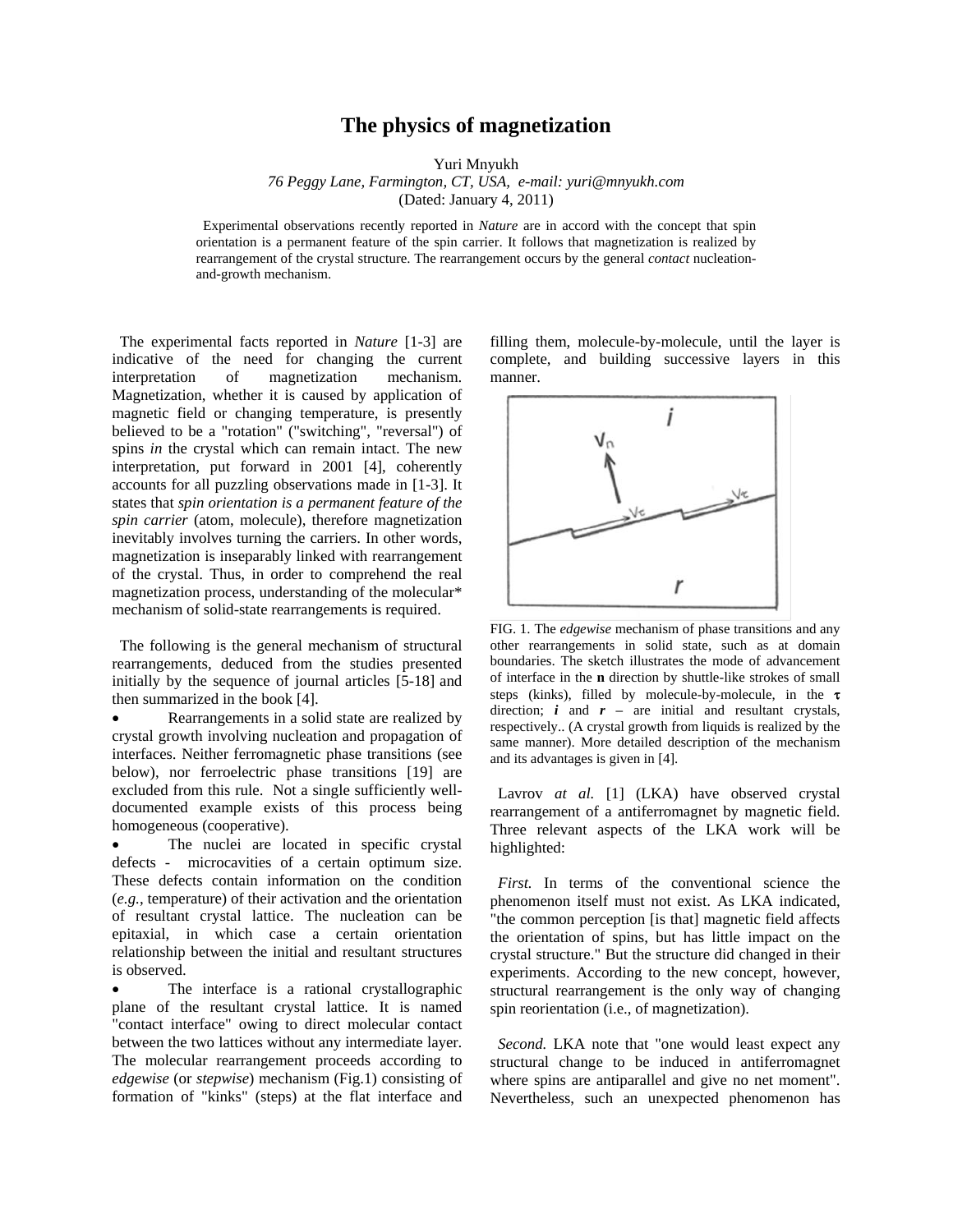took place. The reason for that seeming contradiction is rooted in the belief that spins in an antiferromagnet are strongly bound together by the Heisenberg's "exchange forces", therefore the external field H, which is weak in comparison, cannot deal separately with the parallel and antiparallel components of the spin system.

 The legitimacy of the "exchange forces" theory was challenged in [4]. Even its initial verifications had to prevent its acceptance. The case in point is that the verifications have produced a *wrong sign* of the exchange forces. Despite this fatal defect, this theory was taken for granted. But Feynman [20] was skeptical at least, as seen from these statements: "When it was clear that quantum mechanics could supply a tremendous spin-oriented force - even if, apparently, of the wrong sign - it was suggested that ferromagnetism might have its origin in this same force", and "The most recent calculations of the energy between the two electron spins in iron still give the *wrong* sign", and "It is worse than that. Even if we *did* get the right sign, we would still have the question: why is a piece of lodestone in the ground magnetized?", and even "This physics of ours is a lot of fakery." The sign problem was carefully examined in a special review [21] and found fundamentally unavoidable in the Heisenberg model. It was suggested that the "neglect of the sign may hide important physics."

LKA actually dealt with the *antiferromagnet*  $\rightarrow$ *ferromagnet* phase transition when every second *spin carrier* was turned, so that its spin turned toward the direction of external magnetic field. Evidently, spins were strongly bound to their carriers rather than to each other.

 *Third.* LKA observed a generation and motion of crystallographic twin boundaries and kinks moving along them, resulting in a crystal rearrangement. While their findings are inconsistent with the idea of spin "switching" or with any cooperative phase transition, they are in accord with the illustrated in Fig.1 magnetization mechanism by crystal growth.

 Novoselov *et al.* [2] recorded magnetization picture with a high resolution never before attained. They found that the ferromagnetic domain interface propagated by distinct jumps matching the lattice periodicity, the smallest being only a single lattice period. Some results also suggested that "kinks" were running along the interface. The authors interpreted the interface movements as following the Peierls potential of crystal lattice and stated that further theoretical and experimental work is needed to understand the unexpected dynamics of domain walls. The phenomenon, however, had been described, predicted to be traced to the molecular level, explained and illustrated with a molecular model in [8,11,13,17, 4] (see Fig.1 above). In fact, the same mode of interface propagation (running kinks and filling layer-by-layer) was observed by LKA [1] as well, only on a more macroscopic level, and the fact that this led to a real crystal rearrangement was firmly established.

 Tudosa *et al.* [3] estimated experimentally the ultimate speed of "magnetization switching" in tiny singledomain particles - an important issue in developing of magnetic memory devices. The speed turned out three orders of magnitude lower than was predicted and, besides, was not the same in the effected particles. The error of that prediction is hidden in the term "switching", in other words, in the assumption of a cooperative spin rotation *in* the current crystal structure. The lower speed had to be expected if magnetization is not a "switching", but occurs by nucleation and growth in every individual domain. Nucleation is heterogeneous, requires specific crystal defects and not simultaneous in different particles. It is nucleation that controls re-magnetization of small single-domain particles [22].

The experimental observations presented in [1,2,3] provide strong evidence that magnetization is realized by structural rearrangement according to the specific *edgewise* mechanism involving nucleation and propagation of interfaces, rather than by spin rotation**,**  switching or reversal in the same structure.

## **References**

[1] A.N. Lavrov, Seiki Komiya and Yoichi Ando, *Nature* 418, (2002) 385; (http://arxiv.org/abs/condmat/0208013)].

[2] K.S. Novoselov, A.K. Geim, S.V. Dubonos, E.W. Hill and I.V. Grigorieva, *Nature* 426, (2003) 812.

[3] I. Tudosa, C. Stamm, *et al.*, *Nature* 428, (2004) 831.

[4] Y. Mnyukh, *Fundamentals of Solid-State Phase Transitions, Ferromagnetism and Ferroelectricity*, Authorhouse, 2001 [or  $2<sup>nd</sup>$  (2010) Edition].

[5] Y. Mnyukh, *J Phys Chem Solids*, 24 (1963) 631.

[6] A.I. Kitaigorodskii, Y. Mnyukh, Y. Asadov, *Soviet Physics - Doclady* 8 (1963) 127.

[7] A.I. Kitaigorodskii, Y. Mnyukh, Y. Asadov, *J Phys Chem Solids* 26 (1965) 463.

[8] Y. Mnyukh, N.N. Petropavlov, A.I. Kitaigorodskii, *Soviet Physics - Doclady* 11 (1966) 4.

[9] Y. Mnyukh, N.I. Musaev, A.I. Kitaigorodskii, *ibid.* 12 (1967) 409.

[10] Y. Mnyukh, N.I. Musaev, *ibid.* 13 (1969) 630.

[11] Y. Mnyukh, *ibid.* 16 (1972) 977.